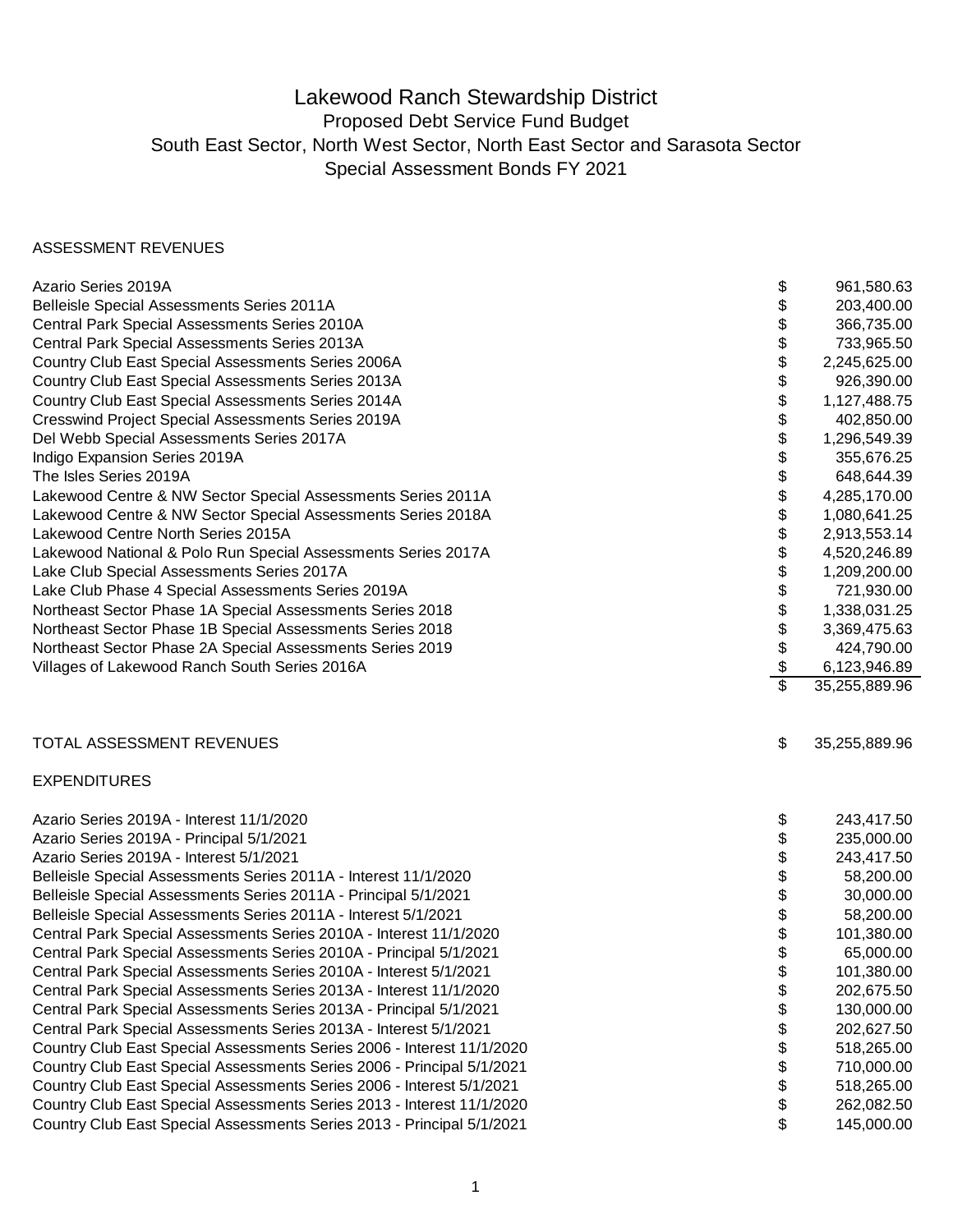| Lakewood Ranch Stewardship District                                                                                                                                   |          |                            |
|-----------------------------------------------------------------------------------------------------------------------------------------------------------------------|----------|----------------------------|
| Proposed Debt Service Fund Budget                                                                                                                                     |          |                            |
| South East Sector, North West Sector, North East Sector and Sarasota Sector                                                                                           |          |                            |
| Special Assessment Bonds FY 2021                                                                                                                                      |          |                            |
|                                                                                                                                                                       |          |                            |
| Country Club East Special Assessments Series 2013 - Interest 5/1/2021                                                                                                 | \$       | 262,082.50                 |
| Country Club East Special Assessments Series 2014 - Interest 11/1/2020                                                                                                | \$       | 301,213.75                 |
| Country Club East Special Assessments Series 2014 - Principal 5/1/2021                                                                                                | \$       | 230,000.00                 |
| Country Club East Special Assessments Series 2014 - Interest 5/1/2021                                                                                                 | \$\$     | 301,213.75                 |
| Cresswind Project Special Assessments Series 2019 - Interest 11/1/2020                                                                                                |          | 107,000.00                 |
| Cresswind Project Special Assessments Series 2019 - Principal 5/1/2021                                                                                                |          | 85,000.00                  |
| Cresswind Project Special Assessments Series 2019 - Interest 5/1/2021                                                                                                 | \$       | 105,425.00                 |
| <b>EXPENDITURES CON'TD</b>                                                                                                                                            |          |                            |
| Del Webb Special Assessments Series 2017A - Interest 11/1/2020                                                                                                        | \$       | 345,461.88                 |
| Del Webb Special Assessments Series 2017A - Principal 5/1/2021                                                                                                        | \$       | 265,000.00                 |
| Del Webb Special Assessments Series 2017A - Interest 5/1/2021                                                                                                         | \$       | 345,461.88                 |
| Indigo Expansion Series 2019 - Interest 11/1/2020                                                                                                                     | \$       | 87,351.25                  |
| Indigo Expansion Series 2019 - Principal 5/1/2021                                                                                                                     | \$       | 95,000.00                  |
| Indigo Expansion Series 2019 - Interest 11/1/2021                                                                                                                     | \$       | 87,351.25                  |
| The Isles Phase 1 Series 2019A - Interest 11/1/2020                                                                                                                   | \$       | 172,760.63                 |
| The Isles Phase 1 Series 2019A - Principal 5/1/2021                                                                                                                   | \$       | 135,000.00                 |
| The Isles Phase 1 Series 2019A - Interest 5/1/2021                                                                                                                    | \$       | 170,441.88                 |
|                                                                                                                                                                       | \$       | 1,208,505.00               |
| Lakewood Centre & NW Sector Special Assessments Series 2011A - Interest 11/1/2020                                                                                     |          |                            |
| Lakewood Centre & NW Sector Special Assessments Series 2011A - Principal 5/1/2021                                                                                     | \$       | 685,000.00<br>1,208,505.00 |
| Lakewood Centre & NW Sector Special Assessments Series 2011A - Interest 5/1/2021<br>Lakewood Centre & NW Sector Special Assessments Series 2018A - Interest 11/1/2020 | \$       | 301,578.75                 |
| Lakewood Centre & NW Sector Special Assessments Series 2018A - Principal 5/1/2021                                                                                     | \$       | 180,000.00                 |
| Lakewood Centre & NW Sector Special Assessments Series 2018A - Interest 5/1/2021                                                                                      | \$<br>\$ | 301,578.75                 |
| Lakewood Centre North Special Assessments Series 2015A - Interest 11/1/2020                                                                                           | \$       | 750,965.63                 |
|                                                                                                                                                                       |          |                            |
| Lakewood Centre North Special Assessments Series 2015A - Principal 5/1/2021                                                                                           | \$<br>\$ | 675,000.00<br>750,965.63   |
| Lakewood Centre North Special Assessments Series 2015A - Interest 5/1/2021                                                                                            |          | 1,234,515.63               |
| Lakewood National & Polo Run Special Assessments Series 2017A - Interest 11/1/2020                                                                                    | \$       |                            |
| Lakewood National & Polo Run Special Assessments Series 2017A - Principal 5/1/2021                                                                                    | \$<br>\$ | 850,000.00                 |
| Lakewood National & Polo Run Special Assessments Series 2017A - Interest 5/1/2021                                                                                     | \$       | 1,217,865.63               |
| Lake Club Special Assessments Series 2017A - Interest 11/1/2020                                                                                                       | \$       | 231,240.00                 |
| Lake Club Special Assessments Series 2017A - Principal 5/1/2021                                                                                                       |          | 526,000.00                 |
| Lake Club Special Assessments Series 2017A - Interest 5/1/2021                                                                                                        | \$       | 231,240.00                 |
| Lake Club Phase 4 Special Assessments Series 2019A - Interest 11/1/2020                                                                                               | \$       | 188,270.00                 |
| Lake Club Phase 4 Special Assessments Series 2019A - Principal 5/1/2021                                                                                               | \$       | 160,000.00                 |
| Lake Club Phase 4 Special Assessments Series 2019A - Interest 5/1/2021                                                                                                | \$       | 188,270.00                 |
| Northeast Sector Phase 1A Special Assessments Series 2018 - Interest 11/1/2020                                                                                        | \$       | 362,658.75                 |
| Northeast Sector Phase 1A Special Assessments Series 2018 - Principal 5/1/2021                                                                                        | \$       | 260,000.00                 |
| Northeast Sector Phase 1A Special Assessments Series 2018 - Interest 5/1/2021                                                                                         | \$       | 357,686.25                 |
| Northeast Sector Phase 1B Special Assessments Series 2018 - Interest 11/1/2020                                                                                        | \$       | 940,010.63                 |
| Northeast Sector Phase 1B Special Assessments Series 2018 - Principal 5/1/2021                                                                                        | \$       | 575,000.00                 |
| Northeast Sector Phase 1B Special Assessments Series 2018 - Interest 5/1/2021                                                                                         | \$       | 927,232.50                 |
| Northeast Sector Phase 2A Special Assessments Series 2019 - Interest 11/1/2020                                                                                        | \$       | 105,480.00                 |
| Northeast Sector Phase 2A Special Assessments Series 2019 - Principal 5/1/2021                                                                                        | \$       | 110,000.00                 |
| Northeast Sector Phase 2A Special Assessments Series 2019 - Interest 5/1/2021                                                                                         | \$       | 105,480.00                 |
| Villages of Lakewood Ranch South Series 2016A - Interest 11/1/2020                                                                                                    | \$       | 1,649,315.63               |
| Villages of Lakewood Ranch South Series 2016A - Principal 5/1/2021                                                                                                    | \$       | 1,200,000.00               |
| Villages of Lakewood Ranch South Series 2016A - Interest 5/1/2021                                                                                                     | \$       | 1,649,315.63               |